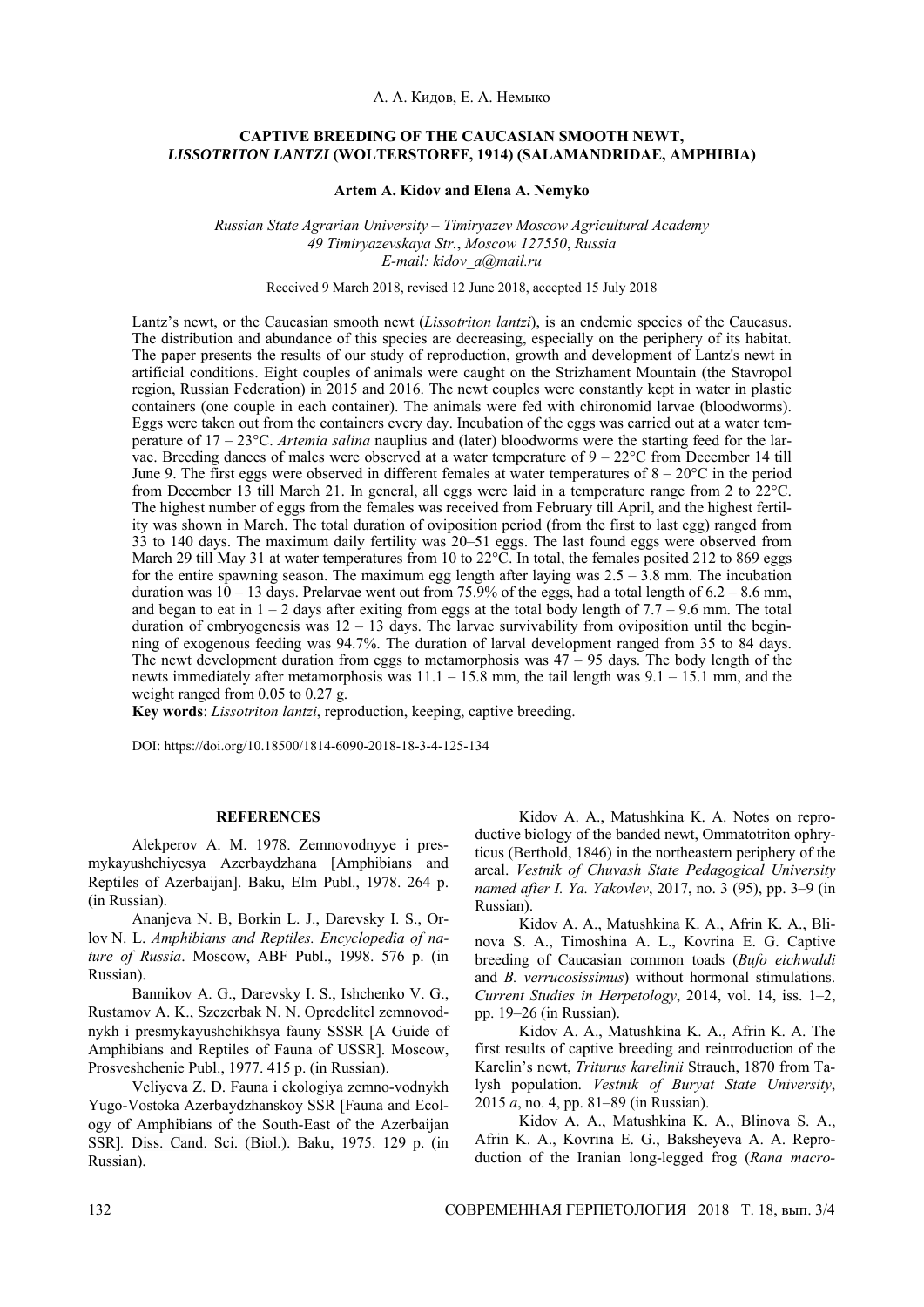*cnemis pseudodalmatina* Eiselt et Schmidtler, 1971) in laboratory conditions. *Current Studies in Herpetology*, 2015 *b*, vol. 15, iss. 3–4, pp. 109–113 (in Russian).

Kidov A.A., Matushkina K.A., Litvinchuk S.N., Blinova S.A., Afrin K.A., Kovrina E.G. The first case of reproduction of the Lataste's toad, *Bufotes latastii* (Boulenger, 1882) in laboratory conditions. *Current Studies in Herpetology*, 2016, vol. 16, iss. 1–2, pp. 20–26 (in Russian).

Kidov A. A., Matushkina K. A., Shimanskaya E. A., Tsarkova T. N., Nemyko E. A. Reproductive characteristics of females of of the Karelin's newt, *Triturus karelinii* (Strauch, 1870) in laboratory conditions. *Vestnik of Chuvash State Pedagogical University named after I. Ya. Yakovlev*, 2017 *a*, no. 3 (95), pp. 10–17 (in Russian).

Kidov A. A., Nemyko E. A., Matushkina K. A., Shimanskaya E. A., Tsarkova T. N. Notes on Study of Molting of the Caucasian Smooth Newt, *Lissotriton lantzi* (Wolterstorff, 1914) in Artificial Conditions. *Tambov University Reports*, *Ser. Natural and Technical Sciences*, 2017 *b*, vol. 22, no. 5, pp. 926–929 (in Russian).

Kuzmin S. L. Obyknovennyy triton Lantsa *Triturus vulgaris lantzi* (Wolterstorff, 1914) [The Lantz's common newt *Triturus vulgaris lantzi* (Wolterstorff, 1914)]. In: *Krasnaya kniga Rossiyskoy Federatsii* [Red Data Book of Russian Federation]. Moscow, AST-Astrel Publ., 2001, pp. 314–315 (in Russian).

Kuzmin S. L. *Amphibians of Former USSR*. Moscow, KMK Scientific Press Ltd., 2012. 370 p. (in Russian).

Litvinchuk S. N., Borkin L. J. *Evolution*, *Systematics and Distribution of Crested Newts* (*Triturus cristatus complex*) *in Russia and Adjacent Countries*. Saint Petersburg, European House Publ., 2009. 592 p. (in Russian).

Pyastolova O. A., Tarkhnishvili D. N. *Ecology of Ontogenesis of Tailed Amphibians and the Problem of Co-existence of Close Species*. Sverdlovsk, UrO AN SSSR Publ., 1989. 156 p. (in Russian).

Serbinova I. A., Tuniyev B. S., Uteshev V. K., Shubravy O. I., Goncharov B. F. Creation of the population of northern banded newt (*Triturus vittatus ophryticus*) in artificial conditions. In: *Zooculture of Amphibians*. Moscow, IEMEZh Publ., 1990, pp. 75–81 (in Russian).

Skorinov D. V., Litvinchuk S. N., Borkin L. J., Rosanov J. M. Genetic differentiation, genome size and morphological variation in newts of the *Lissotriton vulgaris* group. *The Problems of Herpetology*: *Proceedings of the 3th Meeting of the Nikolsky Herpetological Society*. Saint Petersburg, Izdatelstvo Sankt-Peterburzhskogo universiteta, 2008. pp. 375–383 (in Russian).

Terentjev P. V., Chernov S. A. *Opredelitel presmykayushchikhsya i zemnovodnykh* [A Guide of Reptiles and Amphibians]. Moscow, Sovetskaya Nauka Publ., 1949. 340 p. (in Russian).

Tertyshnikov M. T. *Amphibians of Stavropol Kray*. Stavropol, Izdatelstvo Stavropolskogo universiteta, 1999. 85 p. (in Russian).

Tuniyev B. S. The unique herpetofauna of the Colchis forests and its modern refugia. In: *Soil and Biogeocenological Studies in the North-West Caucasus*. Pushchino, Izdatelstvo NTI NTs AN SSSR, 1990, pp. 55– 70 (in Russian).

Tuniyev B. S., Tuniyev S. B. Rare species of Amphibians and Reptiles of Sochi National Park. In: *Inventory of the main taxonomical groups and com munities, sozological research of Sochi National Park – the first results of the first National Park in Russia*. Moscow, Prestizh Publ., 2006, pp. 205–225 (in Russian).

Tuniyev B. S., Orlov N. L., Ananjeva N. B., Agasyan A. L. *Snakes of Caucasus*: *Taxonomic*, *Diversity*, *Distribution*, *Conservation*. Saint Petersburg and Moscow, KMK Scientific Press Ltd., 2009. 223 p. (in Russian).

Tuniyev B. S., Doronin I. V., Tuniyev S. B. Amphibians and Reptiles. *Flora and Fauna of Nature Reserves. Iss. 100 A. Vertebrate Animals of Teberda Nature Reserve. Fish*, *Amphibians*, *Reptiles*, *Birds*, *Mammals*  (*Annotated List of Species*). Moscow, 2015, pp. 8–27 (in Russian).

Tuniyev B. S., Lotiev K. Yu., Tuniyev S. B., Gabaev V. N., Kidov A. A. Amphibians and Reptiles of South Ossetia. *Nature Conservation Research*, 2017, vol. 2, no. 2, pp. 1–23 (in Russian). DOI: 10.24189/ncr.2017.002

Tuniyev S. B., Tuniyev B. S. The consequences of the raccoon (*Procyon lotor* L., 1758) invasion to Krasnodar Krai. In: *Social and Economic Problems of Resorts in Russia*. Sochi, Sochinskiy nauchno-issledovatelskiy tsentr RAN, 2013, pp. 180–187 (in Russian).

Flint V. E. *Strategy for the Conservation of Rare Species in Russia*: *Theory and Practice*. Moscow, Moscow Zoo, 2004. 372 p. (in Russian).

Dubois A., Raffaëlli J. A new ergotaxonomy of the family Salamandridae Goldfuss, 1820 (Amphibia, Urodela). *Alytes*, 2009, vol. 26, pp. 1–85.

Qəniyev E. F. Adi triton *Lissotriton vulgaris* L., 1758. *Azəbaycan Respublikasinin Qirmizi Kitabi*. *Nadir və nəsli kəsilməktə olan fauna növləri*. 2-ci nəşr. Baki, 2013, S. 218–219.

Kidov A. A., Matushkina K. A., Uteshev V. K., Timoshina A. L., Kovrina E. G. The first captive breeding of the Eichwald's toad (*Bufo eichwaldi*). *Russian J. of Herpetology*, 2014, vol. 21, no. 1, pp. 40–46.

Kidov A. A., Matushkina K. A., Afrin K. A. Some aspects of captive breeding of the Karelin's newt, *Triturus karelinii* Strauch, 1870 from Talysh population. *Vestnik of Saint Petersburg University*, *Ser. 3. Biology*, 2016, no. 3, pp. 54–57. DOI: https://doi.org/10.21638/11701/ spbu03.2016.310

Litvinchuk S. N., Rudyk A. M., Borkin L. J. Observations of paedomorphic newts (*Triturus vulgaris*) from the former Soviet Union. *Russian J. of Herpetology*, 1996, vol. 3, no. 1, pp. 39–48.

Raffaëlli J. *Les Urodèles du Monde*. Deuxième Édition. Plumelec, Penclen, 2013. 480 p.